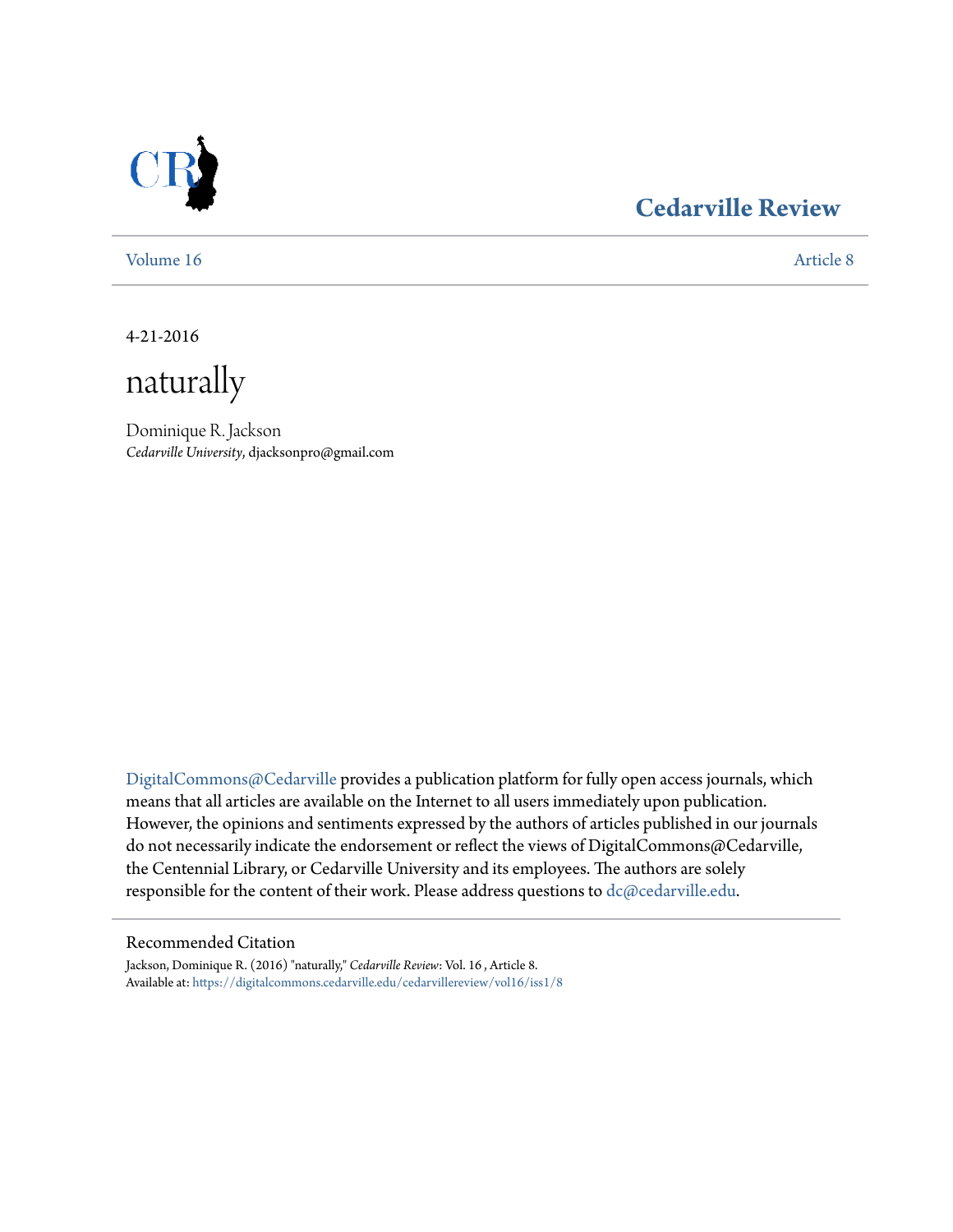## naturally

Browse the contents of [this issue](https://digitalcommons.cedarville.edu/cedarvillereview/vol16/iss1) of *Cedarville Review*.

#### **Creative Commons License**  $\bigcirc$   $\circ$

This work is licensed under a [Creative Commons Attribution-Noncommercial-No Derivative Works 4.0](http://creativecommons.org/licenses/by-nc-nd/4.0/) [License.](http://creativecommons.org/licenses/by-nc-nd/4.0/)

#### **About the Contributor (Optional)**

Hi. I'm Dominique. I'm a lot like you, and nothing like you, both of which fascinate me. Let's talk sometime.

Follow this and additional works at: [https://digitalcommons.cedarville.edu/cedarvillereview](https://digitalcommons.cedarville.edu/cedarvillereview?utm_source=digitalcommons.cedarville.edu%2Fcedarvillereview%2Fvol16%2Fiss1%2F8&utm_medium=PDF&utm_campaign=PDFCoverPages)



Part of the [Poetry Commons](http://network.bepress.com/hgg/discipline/1153?utm_source=digitalcommons.cedarville.edu%2Fcedarvillereview%2Fvol16%2Fiss1%2F8&utm_medium=PDF&utm_campaign=PDFCoverPages)

This poetry is available in Cedarville Review: [https://digitalcommons.cedarville.edu/cedarvillereview/vol16/iss1/8](https://digitalcommons.cedarville.edu/cedarvillereview/vol16/iss1/8?utm_source=digitalcommons.cedarville.edu%2Fcedarvillereview%2Fvol16%2Fiss1%2F8&utm_medium=PDF&utm_campaign=PDFCoverPages)